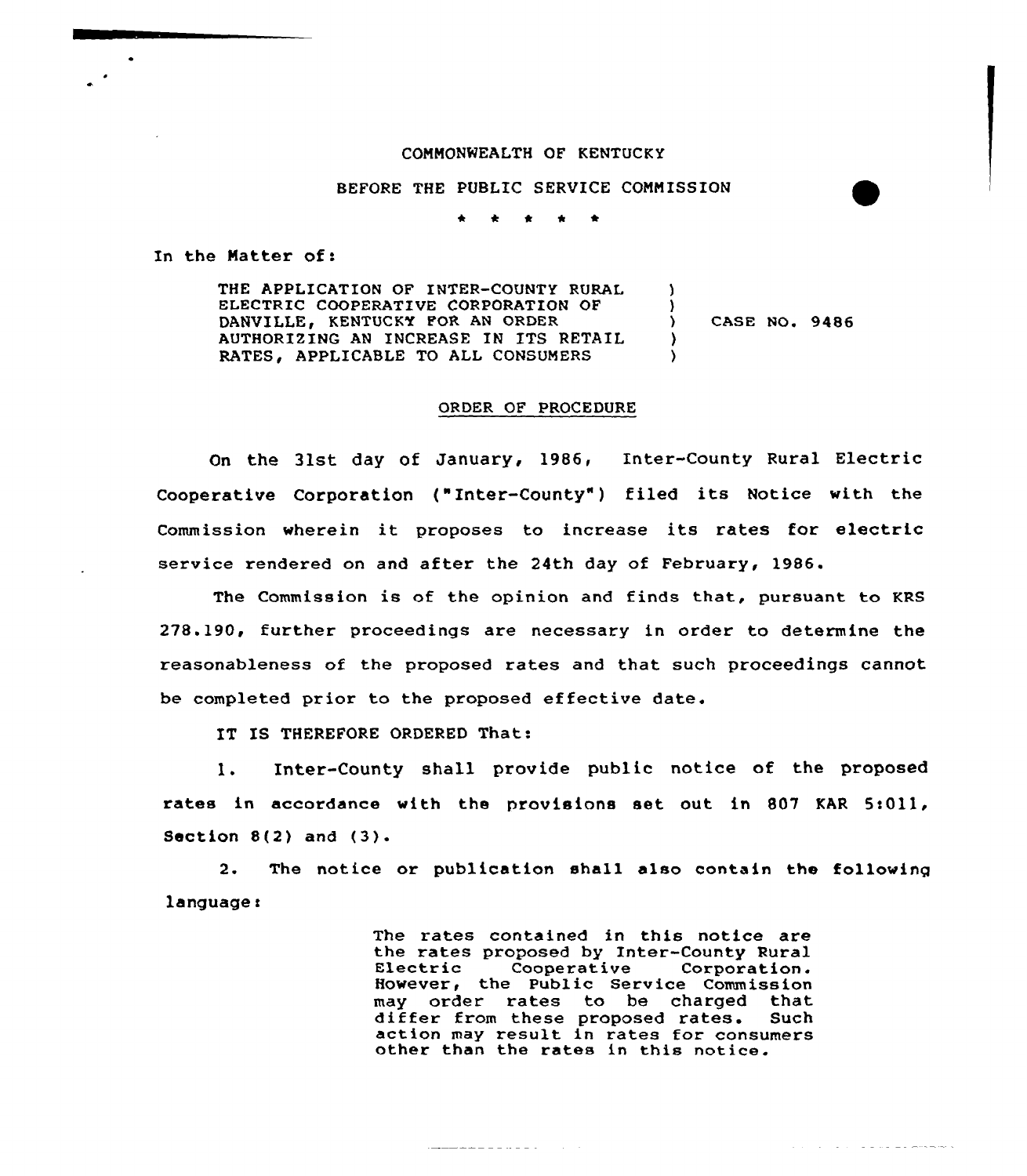3. The procedural schedule listed in Appendix <sup>A</sup> shall be folloved.

4. All requests for information and responses thereto shall be appropriately indexed. All responses shall include the name of the witness who will be responsible for responding to the questions related to the information provided, with copies to all parties of record and 12 copies to the Commission.

5. Inter-County shall qive notice of the hearing in accordance with the provisions set out in 807 KAR 5:011, Section 8(5).

6. Notions for extensions of time with respect to the schedule herein shall be made in vriting and will be granted only upon a shoving of compelling reasons.

7. Nothing contained herein shall prevent the Commission from entering further Orders in this matter.

Done at Frankfort, Kentucky, this 11th day of Narch, 1986.

## PUBLIC SERVICE CONNISSION

Inhard & Johnson

ATTEST:

Secretary